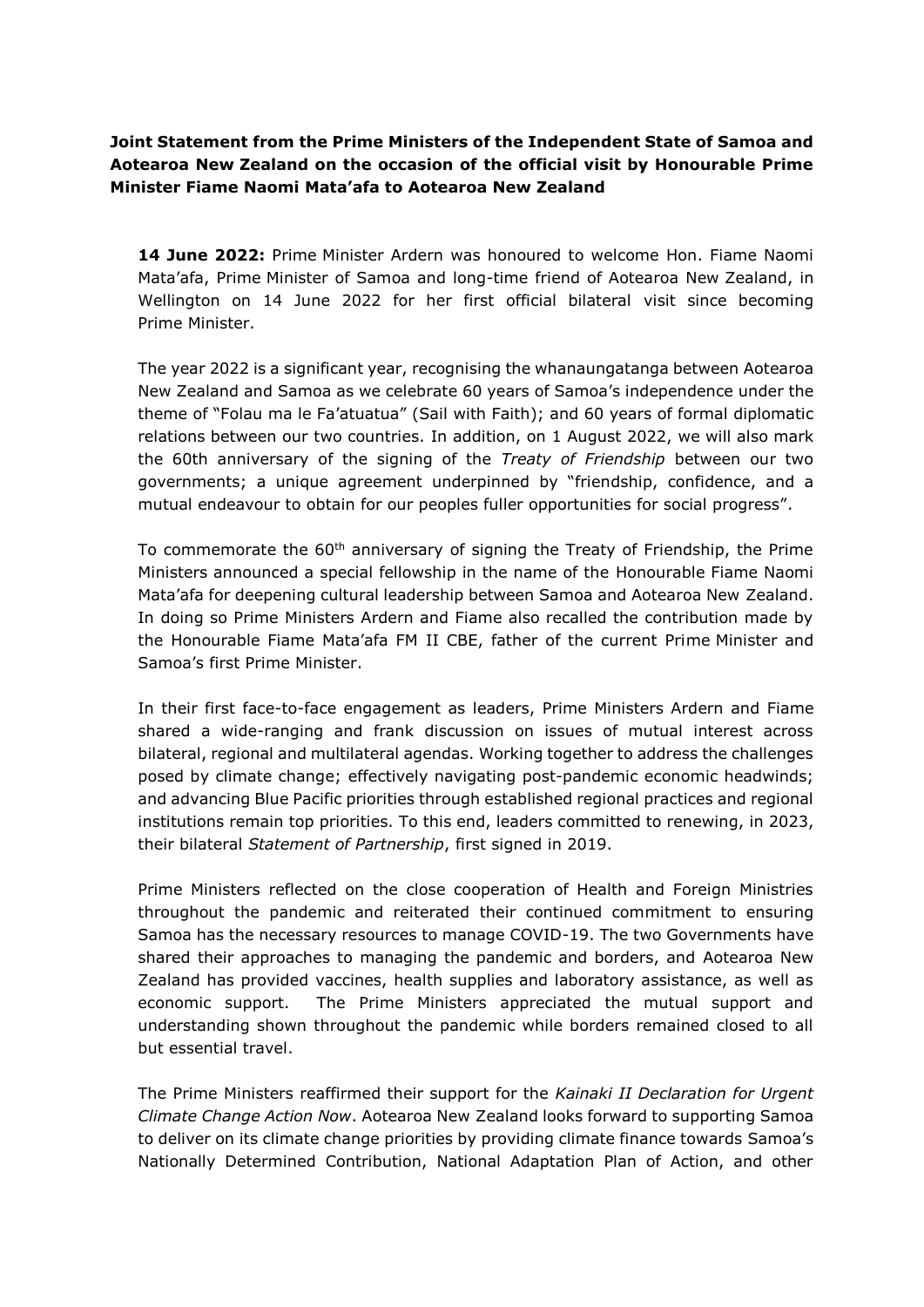government efforts to address climate change, including adaptation and mitigation efforts.

Labour mobility is an important driver of economic well-being in Samoa and Samoan workers are highly valued participants in Aotearoa New Zealand's Recognised Seasonal Employer (RSE) scheme. The Prime Ministers reaffirmed the importance of Pacific labour mobility to both economies. They also reaffirmed their commitment to exploring new labour mobility opportunities as signatories to the Labour Mobility Arrangement signed alongside PACER Plus.

The Prime Ministers reaffirmed the strong alignment between Samoa's national development plan, *The Pathway for the Development of Samoa*, and the Aotearoa New Zealand's International Development Cooperation programme, which focuses on health, economic and institutional resilience, education and scholarships, tourism and private sector growth. Leaders agreed to continue streamlining the development cooperation programme to achieve maximum impact and ownership by Samoa. They also noted the support available for public service strengthening through the Pacific Public Service Fale and for other important sectors through a number of other Pacific regional development programmes.

Prime Minister Ardern welcomed Manaaki New Zealand Scholarship recipients from Samoa whose study had been disrupted by COVID-19 to begin their studies in Aotearoa New Zealand from Semester 2 2022 or Semester 1 2023.

Aotearoa New Zealand and Samoa confirmed their mutual dedication to a peaceful, secure, prosperous and resilient region. The Pacific Islands Forum is the preeminent forum in the region for discussing and building consensus on issues of regional and global importance. Pacific regional unity is critical in the face of climate change, geostrategic competition, COVID-19 recovery and other shared challenges. The Prime Ministers reaffirmed commitment to working together as a region to meet our security needs, as set out in the *Biketawa* and *Boe Declarations*, and in light of our shared aspirations, to care for and protect Te Moana Nui a Kiwa, the Blue Pacific Continent.

Prime Minister Ardern reiterated Aotearoa New Zealand's support for Pacific partners on both domestic and transnational security issues. Noting existing programmes in place which allow for a broad range of police and law enforcement training and capability building, Prime Ministers agreed to investigate further opportunities to collaborate.

As borders reopen the Prime Ministers looked forward to our people being able to reconnect through sports. Prime Minister Ardern announced a Sports Leaderships Awards programme for emerging sports leaders from Samoa. The programme will harness the skills and attributes of sports trainers and leaders by leveraging the sporting excellence and training capabilities of Sport New Zealand to enhance and influence female emerging sports leaders in Samoa.